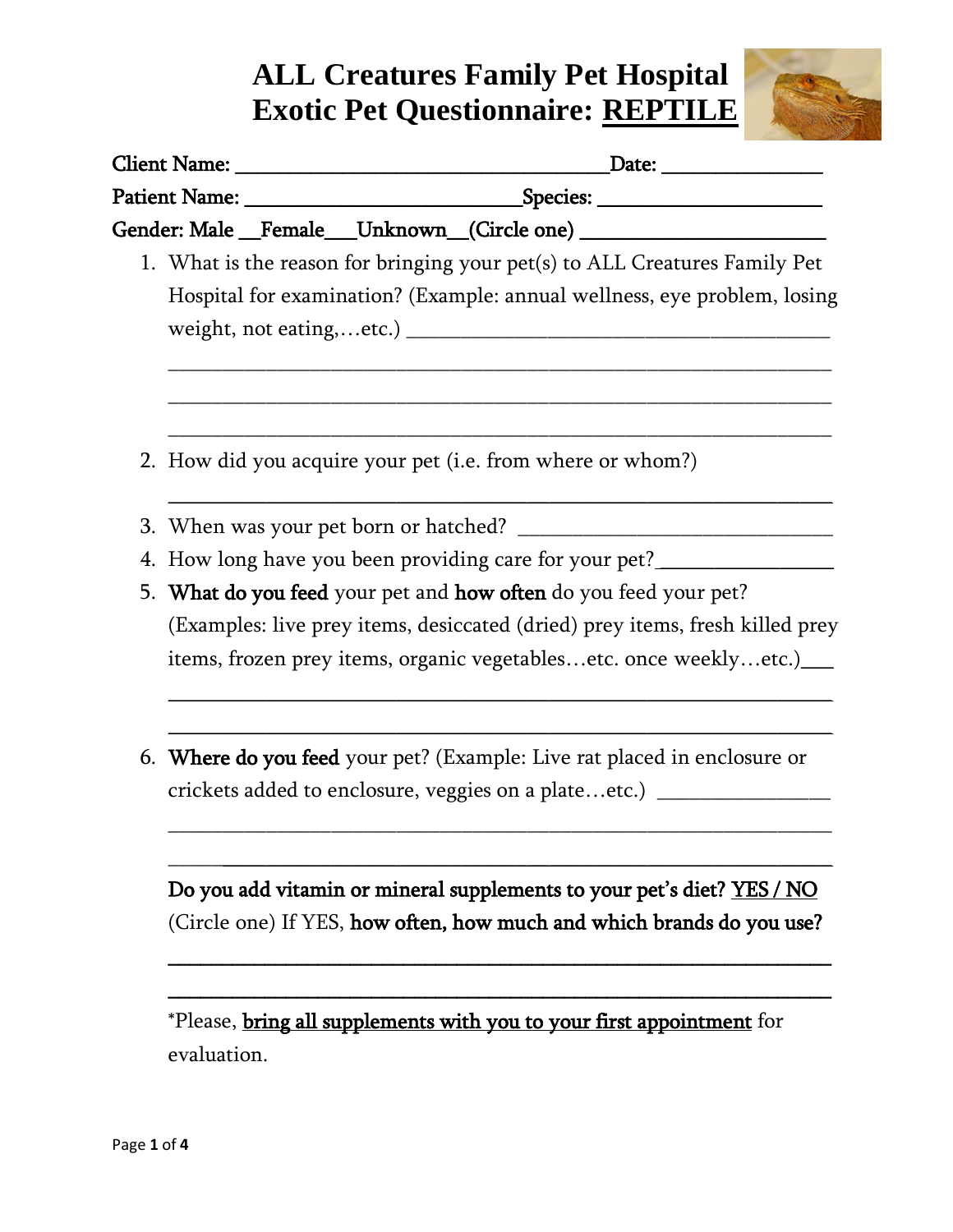## **ALL Creatures Family Pet Hospital Exotic Pet Questionnaire: REPTILE**



7. If you feed prey items to your pet, do you "gut load" the prey items and, if you do, what do you gut load with?

\_\_\_\_\_\_\_\_\_\_\_\_\_\_\_\_\_\_\_\_\_\_\_\_\_\_\_\_\_\_\_\_\_\_\_\_\_\_\_\_\_\_\_\_\_\_\_\_\_\_\_\_\_\_\_\_\_\_\_\_\_

\_\_\_\_\_\_\_\_\_\_\_\_\_\_\_\_\_\_\_\_\_\_\_\_\_\_\_\_\_\_\_\_\_\_\_\_\_\_\_\_\_\_\_\_\_\_\_\_\_\_\_\_\_\_\_\_\_\_\_\_\_

8. Do you house your pet *indoors or outdoors or both*? (Circle one) Describe outdoor activities if, applicable, and frequency of outdoor access: \_\_\_\_\_\_

\_\_\_\_\_\_\_\_\_\_\_\_\_\_\_\_\_\_\_\_\_\_\_\_\_\_\_\_\_\_\_\_\_\_\_\_\_\_\_\_\_\_\_\_\_\_\_\_\_\_\_\_\_\_\_\_\_\_\_\_\_

\_\_\_\_\_\_\_\_\_\_\_\_\_\_\_\_\_\_\_\_\_\_\_\_\_\_\_\_\_\_\_\_\_\_\_\_\_\_\_\_\_\_\_\_\_\_\_\_\_\_\_\_\_\_\_\_\_\_\_\_\_

 $\frac{1}{2}$  ,  $\frac{1}{2}$  ,  $\frac{1}{2}$  ,  $\frac{1}{2}$  ,  $\frac{1}{2}$  ,  $\frac{1}{2}$  ,  $\frac{1}{2}$  ,  $\frac{1}{2}$  ,  $\frac{1}{2}$  ,  $\frac{1}{2}$  ,  $\frac{1}{2}$  ,  $\frac{1}{2}$  ,  $\frac{1}{2}$  ,  $\frac{1}{2}$  ,  $\frac{1}{2}$  ,  $\frac{1}{2}$  ,  $\frac{1}{2}$  ,  $\frac{1}{2}$  ,  $\frac{1$ 

 $\frac{1}{2}$  ,  $\frac{1}{2}$  ,  $\frac{1}{2}$  ,  $\frac{1}{2}$  ,  $\frac{1}{2}$  ,  $\frac{1}{2}$  ,  $\frac{1}{2}$  ,  $\frac{1}{2}$  ,  $\frac{1}{2}$  ,  $\frac{1}{2}$  ,  $\frac{1}{2}$  ,  $\frac{1}{2}$  ,  $\frac{1}{2}$  ,  $\frac{1}{2}$  ,  $\frac{1}{2}$  ,  $\frac{1}{2}$  ,  $\frac{1}{2}$  ,  $\frac{1}{2}$  ,  $\frac{1$ 

 $\frac{1}{2}$  ,  $\frac{1}{2}$  ,  $\frac{1}{2}$  ,  $\frac{1}{2}$  ,  $\frac{1}{2}$  ,  $\frac{1}{2}$  ,  $\frac{1}{2}$  ,  $\frac{1}{2}$  ,  $\frac{1}{2}$  ,  $\frac{1}{2}$  ,  $\frac{1}{2}$  ,  $\frac{1}{2}$  ,  $\frac{1}{2}$  ,  $\frac{1}{2}$  ,  $\frac{1}{2}$  ,  $\frac{1}{2}$  ,  $\frac{1}{2}$  ,  $\frac{1}{2}$  ,  $\frac{1$ 

 $\overline{\phantom{a}}$  , and the contract of the contract of the contract of the contract of the contract of the contract of the contract of the contract of the contract of the contract of the contract of the contract of the contrac

 $\frac{1}{2}$  ,  $\frac{1}{2}$  ,  $\frac{1}{2}$  ,  $\frac{1}{2}$  ,  $\frac{1}{2}$  ,  $\frac{1}{2}$  ,  $\frac{1}{2}$  ,  $\frac{1}{2}$  ,  $\frac{1}{2}$  ,  $\frac{1}{2}$  ,  $\frac{1}{2}$  ,  $\frac{1}{2}$  ,  $\frac{1}{2}$  ,  $\frac{1}{2}$  ,  $\frac{1}{2}$  ,  $\frac{1}{2}$  ,  $\frac{1}{2}$  ,  $\frac{1}{2}$  ,  $\frac{1$ 

 $\frac{1}{2}$  ,  $\frac{1}{2}$  ,  $\frac{1}{2}$  ,  $\frac{1}{2}$  ,  $\frac{1}{2}$  ,  $\frac{1}{2}$  ,  $\frac{1}{2}$  ,  $\frac{1}{2}$  ,  $\frac{1}{2}$  ,  $\frac{1}{2}$  ,  $\frac{1}{2}$  ,  $\frac{1}{2}$  ,  $\frac{1}{2}$  ,  $\frac{1}{2}$  ,  $\frac{1}{2}$  ,  $\frac{1}{2}$  ,  $\frac{1}{2}$  ,  $\frac{1}{2}$  ,  $\frac{1$ 

 $\frac{1}{2}$  ,  $\frac{1}{2}$  ,  $\frac{1}{2}$  ,  $\frac{1}{2}$  ,  $\frac{1}{2}$  ,  $\frac{1}{2}$  ,  $\frac{1}{2}$  ,  $\frac{1}{2}$  ,  $\frac{1}{2}$  ,  $\frac{1}{2}$  ,  $\frac{1}{2}$  ,  $\frac{1}{2}$  ,  $\frac{1}{2}$  ,  $\frac{1}{2}$  ,  $\frac{1}{2}$  ,  $\frac{1}{2}$  ,  $\frac{1}{2}$  ,  $\frac{1}{2}$  ,  $\frac{1$ 

- 9. What type of housing do you provide your pet? What are the enclosure dimensions? (Example: a 10-gallon aquarium that is 18 inches long, 12 inches deep and 16 inches high with a metal mesh cover…etc.)
- 10.Do you allow your pet to roam freely throughout the house or in areas outside of its housing container? **YES NO** (Circle one) If YES, please elaborate:
- 11.What type of substrate do you place in the housing area? (Example: sand, bark, newspaper, none…etc.)\_\_\_\_\_\_\_\_\_\_\_\_\_\_\_\_\_\_\_\_\_\_\_\_\_\_\_\_\_\_\_\_\_\_\_\_\_
- 12.What type of lighting do you provide? (Example: natural outdoor, sunlight through a window, full spectrum UV lamps, heat lamps…etc.)

When did you last purchase new bulbs? \_\_\_\_\_\_\_\_\_\_\_\_\_\_\_\_\_\_\_\_\_\_\_\_\_\_\_

13. How do you provide water and humidity for your pet? (Example: weekly soaks, daily misting....etc.) Please, note the **method** you use and the Frequency. \_\_\_\_\_\_\_\_\_\_\_\_\_\_\_\_\_\_\_\_\_\_\_\_\_\_\_\_\_\_\_\_\_\_\_\_\_\_\_\_\_\_\_\_\_\_\_\_\_\_\_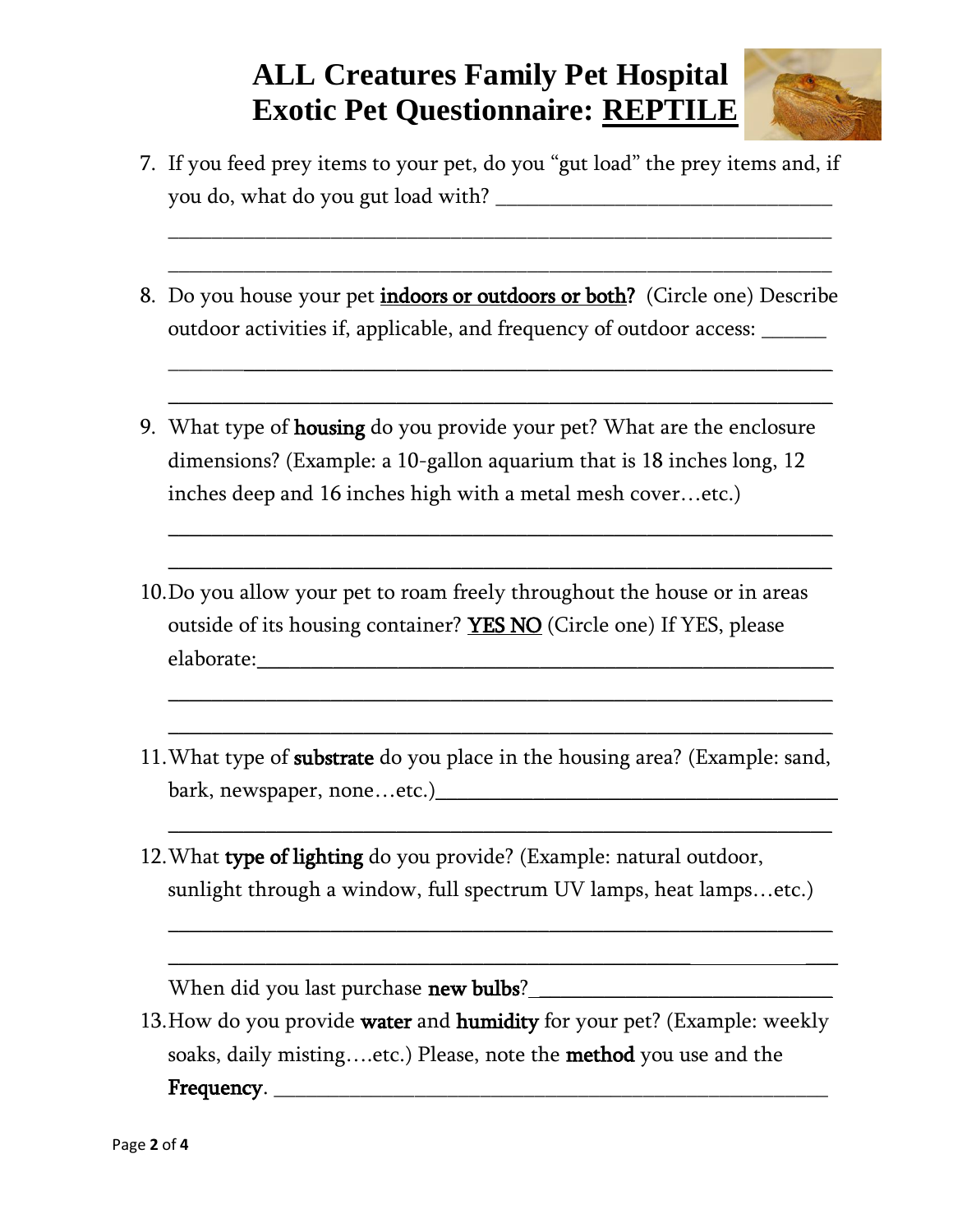## **ALL Creatures Family Pet Hospital Exotic Pet Questionnaire: REPTILE**

 $\overline{\phantom{a}}$  , and the contract of the contract of the contract of the contract of the contract of the contract of the contract of the contract of the contract of the contract of the contract of the contract of the contrac

 $\frac{1}{2}$  ,  $\frac{1}{2}$  ,  $\frac{1}{2}$  ,  $\frac{1}{2}$  ,  $\frac{1}{2}$  ,  $\frac{1}{2}$  ,  $\frac{1}{2}$  ,  $\frac{1}{2}$  ,  $\frac{1}{2}$  ,  $\frac{1}{2}$  ,  $\frac{1}{2}$  ,  $\frac{1}{2}$  ,  $\frac{1}{2}$  ,  $\frac{1}{2}$  ,  $\frac{1}{2}$  ,  $\frac{1}{2}$  ,  $\frac{1}{2}$  ,  $\frac{1}{2}$  ,  $\frac{1$ 

\_\_\_\_\_\_\_\_\_\_\_\_\_\_\_\_\_\_\_\_\_\_\_\_\_\_\_\_\_\_\_\_\_\_\_\_\_\_\_\_\_\_\_\_\_\_\_\_\_\_\_\_\_\_\_\_\_\_\_\_\_

 $\frac{1}{2}$  ,  $\frac{1}{2}$  ,  $\frac{1}{2}$  ,  $\frac{1}{2}$  ,  $\frac{1}{2}$  ,  $\frac{1}{2}$  ,  $\frac{1}{2}$  ,  $\frac{1}{2}$  ,  $\frac{1}{2}$  ,  $\frac{1}{2}$  ,  $\frac{1}{2}$  ,  $\frac{1}{2}$  ,  $\frac{1}{2}$  ,  $\frac{1}{2}$  ,  $\frac{1}{2}$  ,  $\frac{1}{2}$  ,  $\frac{1}{2}$  ,  $\frac{1}{2}$  ,  $\frac{1$ 



- 14. What is the ambient temperature of the area where you house your pet? F. If you use heating pads, heat lamps or heat rocks, or other sources of heat to help control temperature please describe types and location of each. \_\_\_\_\_\_\_\_\_\_\_\_\_\_\_\_\_\_\_\_\_\_\_\_\_\_\_\_\_\_\_\_\_\_\_\_\_\_\_\_\_\_\_\_\_\_\_
- 15. How many pets do you house in the same **enclosure**?
- 16.How often does your pet shed? \_\_\_\_\_\_\_\_\_\_\_\_\_\_\_\_\_\_\_\_\_\_\_\_\_\_\_\_\_\_\_\_\_\_\_
- 17.How often does your pet defecate? \_\_\_\_\_\_\_\_\_\_\_\_\_\_\_\_\_\_\_\_\_\_\_\_\_\_\_\_\_\_\_\_
- 18.Any changes in the appearance, frequency, or odor of your pet's droppings? \_\_\_\_\_\_\_\_\_\_\_\_\_\_\_\_\_\_\_\_\_\_\_\_\_\_\_\_\_\_\_\_\_\_\_\_\_\_\_\_\_\_\_\_\_\_\_\_\_\_\_\_
- 19.Any changes in your pet's appetite?\_\_\_\_\_\_\_\_\_\_\_\_\_\_\_\_\_\_\_\_\_\_\_\_\_\_\_\_\_\_\_\_
- 20.Has your pet's level of activity changed and, if so, how?
- 21. Does your pet ever **regurgitate** (activity similar to vomiting) after ingesting food? **YES NO** (circle one). If YES, how often & for how long?

\_\_\_\_\_\_\_\_\_\_\_\_\_\_\_\_\_\_\_\_\_\_\_\_\_\_\_\_\_\_\_\_\_\_\_\_\_\_\_\_\_\_\_\_\_\_\_\_\_\_\_\_\_\_\_\_\_\_\_\_\_

 $\overline{\phantom{a}}$  , and the contract of the contract of the contract of the contract of the contract of the contract of the contract of the contract of the contract of the contract of the contract of the contract of the contrac

\_\_\_\_\_\_\_\_\_\_\_\_\_\_\_\_\_\_\_\_\_\_\_\_\_\_\_\_\_\_\_\_\_\_\_\_\_\_\_\_\_\_\_\_\_\_\_\_\_\_\_\_\_\_\_\_\_\_\_\_\_

 $\frac{1}{2}$  ,  $\frac{1}{2}$  ,  $\frac{1}{2}$  ,  $\frac{1}{2}$  ,  $\frac{1}{2}$  ,  $\frac{1}{2}$  ,  $\frac{1}{2}$  ,  $\frac{1}{2}$  ,  $\frac{1}{2}$  ,  $\frac{1}{2}$  ,  $\frac{1}{2}$  ,  $\frac{1}{2}$  ,  $\frac{1}{2}$  ,  $\frac{1}{2}$  ,  $\frac{1}{2}$  ,  $\frac{1}{2}$  ,  $\frac{1}{2}$  ,  $\frac{1}{2}$  ,  $\frac{1$ 

 $\frac{1}{2}$  ,  $\frac{1}{2}$  ,  $\frac{1}{2}$  ,  $\frac{1}{2}$  ,  $\frac{1}{2}$  ,  $\frac{1}{2}$  ,  $\frac{1}{2}$  ,  $\frac{1}{2}$  ,  $\frac{1}{2}$  ,  $\frac{1}{2}$  ,  $\frac{1}{2}$  ,  $\frac{1}{2}$  ,  $\frac{1}{2}$  ,  $\frac{1}{2}$  ,  $\frac{1}{2}$  ,  $\frac{1}{2}$  ,  $\frac{1}{2}$  ,  $\frac{1}{2}$  ,  $\frac{1$ 

- 22.Is your pet currently receiving any prescription or over the counter medications? YES NO (circle one) If yes, what medication(s) are you administering, at what dose and frequency and how long has your pet been receiving the medication(s)?
- 23. What other types of animals live in the same **household** with your pet?
- 24. If you pet is a **female**, has she previously or recently laid eggs (oviparous species) or given birth (viviparous species)? YES/NO (Circle one) If yes, if